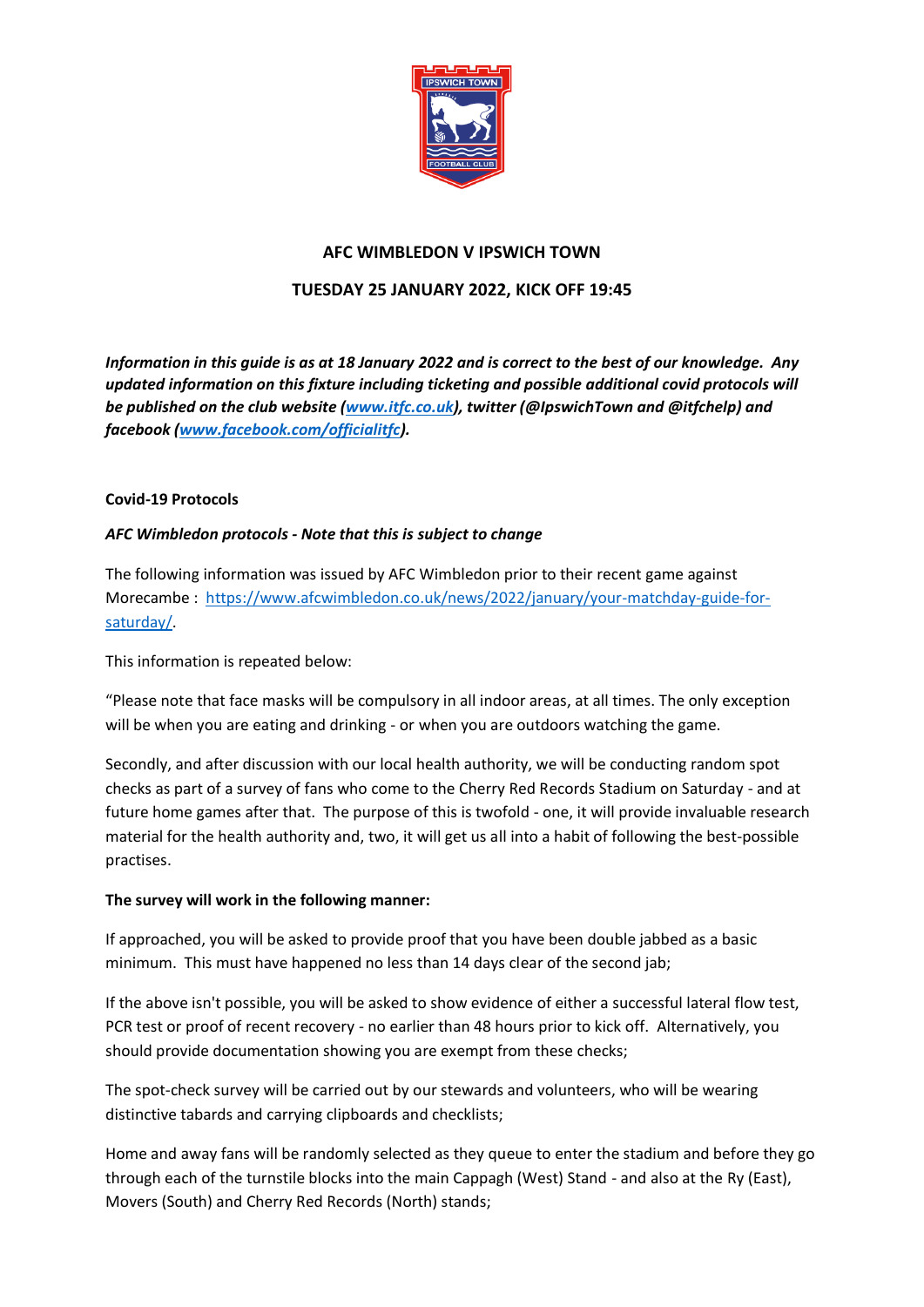Fans will NOT be refused entry if they are unable to provide any Covid certification evidence. It is a spot check survey only and our target is to cover 10 per cent of our total stand capacity - and over 50 per cent of hospitality guests;

Nobody is exempt - including Cappagh Stand hospitality guests, directors, VIPS, and other visitors;

Inevitably, these surveys will slow down the process of entering the stadium and we urge all fans to bear this in mind by arriving much earlier than normal.

We also urge all fans to download the NHS app so their vaccination details are easily and clearly to hand. If you do not have a smartphone, your vaccination card will be acceptable.

Fans using lateral flow tests can report their result via: [https://www.gov.uk/report-covid19-result](https://www.gov.uk/report-covid19-result%20 )  certification of a negative test will then be sent via text or email.

The following links are helpful:

How to get an NHS COVID Pass - <https://www.nhs.uk/conditions/coronavirus-covid-19/covid-pass/>

How to download a digital NHS COVID Pass - [https://www.nhs.uk/conditions/coronavirus-covid-](https://www.nhs.uk/conditions/coronavirus-covid-19/get-digital-covid-pass/)[19/get-digital-covid-pass/](https://www.nhs.uk/conditions/coronavirus-covid-19/get-digital-covid-pass/)

Further information about COVID-19 - <https://www.nhs.uk/conditions/coronavirus-covid-19/>

# *We would urge all fans to take a lateral flow test before attending the match. Anyone who records a positive result must NOT come to the Cherry Red Records Stadium under any circumstances. Instead, follow the correct NHS procedures. Even if you are double-vaccinated, you or your friends - must not attend if you are feeling unwell, showing any of the Covid symptoms or are required to self-isolate.*

Finally, we make no apologies for the measures outlined above. We do not want AFC Wimbledon to have failed its fans - and its wider community - by not doing everything possible to contain the spread of the Omicron variant.

Nor do we want to see a return to this time last year, when football stadiums across the country were empty and fans were ordered to stay away. If we all apply common sense and respect to one another, then we can continue to enjoy, in safety, what has been an exciting season at our new home."

# *Ipswich Town*

Ipswich Town Football Club also asks supporters to be respectful of their fellow supporters.

Please note also the requirements for fans travelling on the official coaches (see below).

We will endeavour to update fans with any further information through the Club website and social media outlets.

# **INFORMATION FOR TOWN FANS**

We travel to AFC Wimbledon on 25 January in League One. The following guide has been produced for Town fans making the trip to the Cherry Red Records Stadium. This is based on AFC Wimbledon's away fans information plus additional information specific to this game.

For any further information, please contact Elizabeth Edwards, Supporter Liaison Officer on [slo@itfc.co.uk](mailto:slo@itfc.co.uk) or (+44) (0) 7968 876504 or on Twitter at @ITFC\_SLO.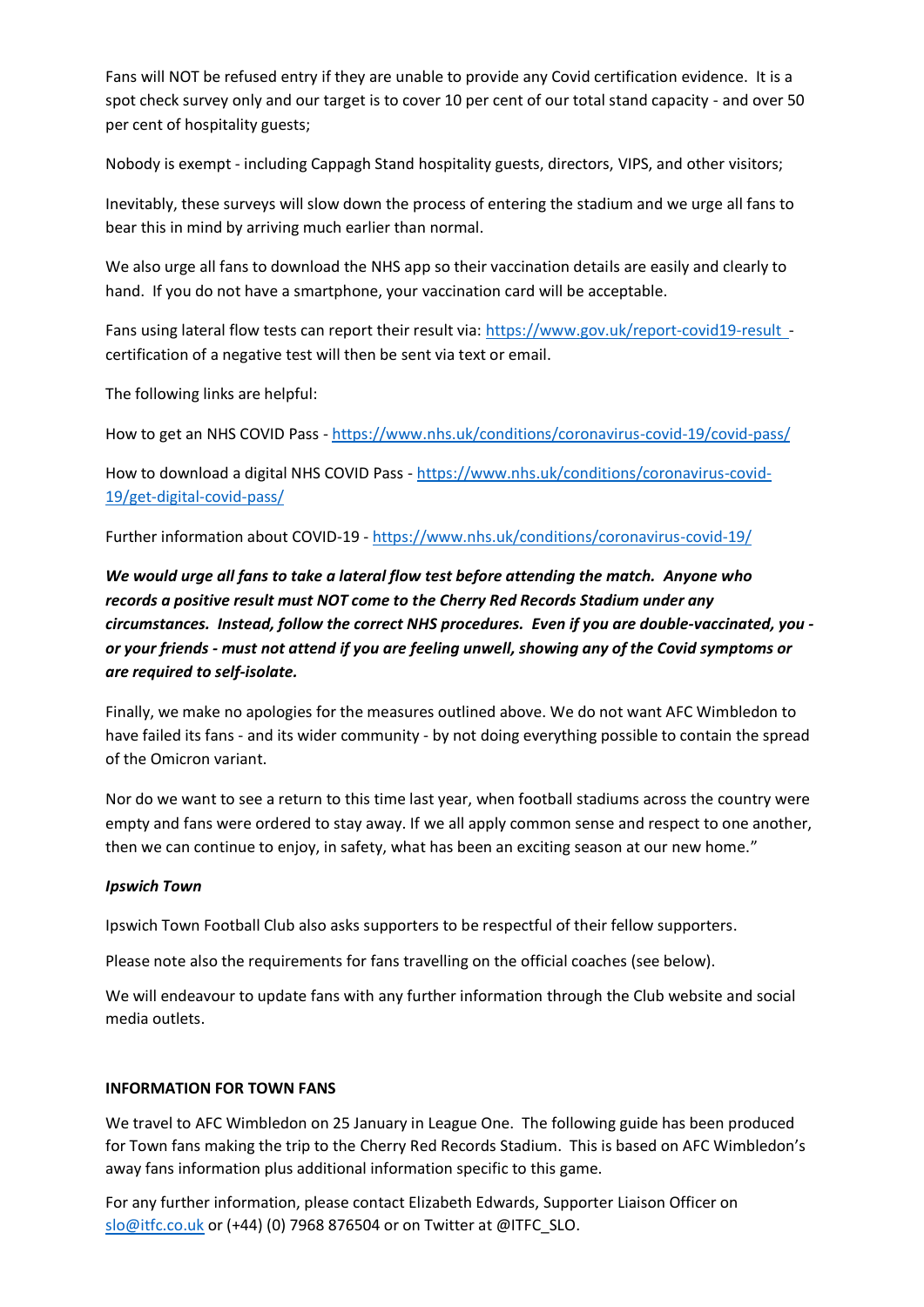# **AFC Wimbledon information for visiting fans**

Address: AFC Wimbledon, Cherry Red Records Stadium, Plough Lane, London, SW17 0NR Website: <https://www.afcwimbledon.co.uk/> Phone number: +44 (0)20 8547 3528 (09.30-17.00 Monday to Friday) Email: [info@afcwimbledon.ltd.uk](mailto:info@afcwimbledon.ltd.uk) Supporter Liaison Officers: Anuk Teasdale, Tim Hillyer and Paul Raymond Twitter: @AFCWimbledon Facebook: @afcwimbledon YouTube: <https://www.youtube.com/user/AFCWimbledonTV> Instagram: [https://www.instagram.com/afc\\_wimbledon/](https://www.instagram.com/afc_wimbledon/)

Information can be found on the AFC Wimbledon website at the following links:

[AFC Wimbledon -](file:///C:/Users/altpi/Downloads/AFC%20Wimbledon%20-%20Opposition%20Fans) Opposition Fans

[AFC Wimbledon -](file:///C:/Users/altpi/Downloads/AFC%20Wimbledon%20-%20Disabled%20fans) Disabled fans

[www.footballgroundguide.com](http://www.footballgroundguide.com/) provides some information here:

# [Football Ground Guide -](file:///C:/Users/altpi/Downloads/Football%20Ground%20Guide%20-%20AFC%20Wimbledon) AFC Wimbledon

We have picked out the key information for Town fans below and added other material based on a previous visit to the Cherry Red Records Stadium and information that is specific to our fans.

# **Specific information for Town fans:**

# *Ticket news*

Tickets for this match are sold out. Our allocation is 1,100 in the Cherry Reds Records Stand.

*For this fixture we will be operating a 'Safe Seating Area' in the front rows of Block 113. This area is suitable for older fans, families, those unable to stand for long periods of time and ambulant disabled fans. For supporters with tickets around the safe seating blocks please bear this in mind and respect those who want to sit at this game as we want everyone to enjoy the day safely.*

# **Travel to AFC Wimbledon**

# *PLEASE NOTE: Face masks must be worn whilst onboard unless medically exempt or eating/drinking.*

A few coach tickets remain for this game. Coach tickets are available at a cost of £22 for adults, £19 for seniors and U23s and £16 for U19s.

Coaches will depart from behind the Sir Bobby Robson Stand at 15:00. Please be at Portman Road at least 15 minutes before this.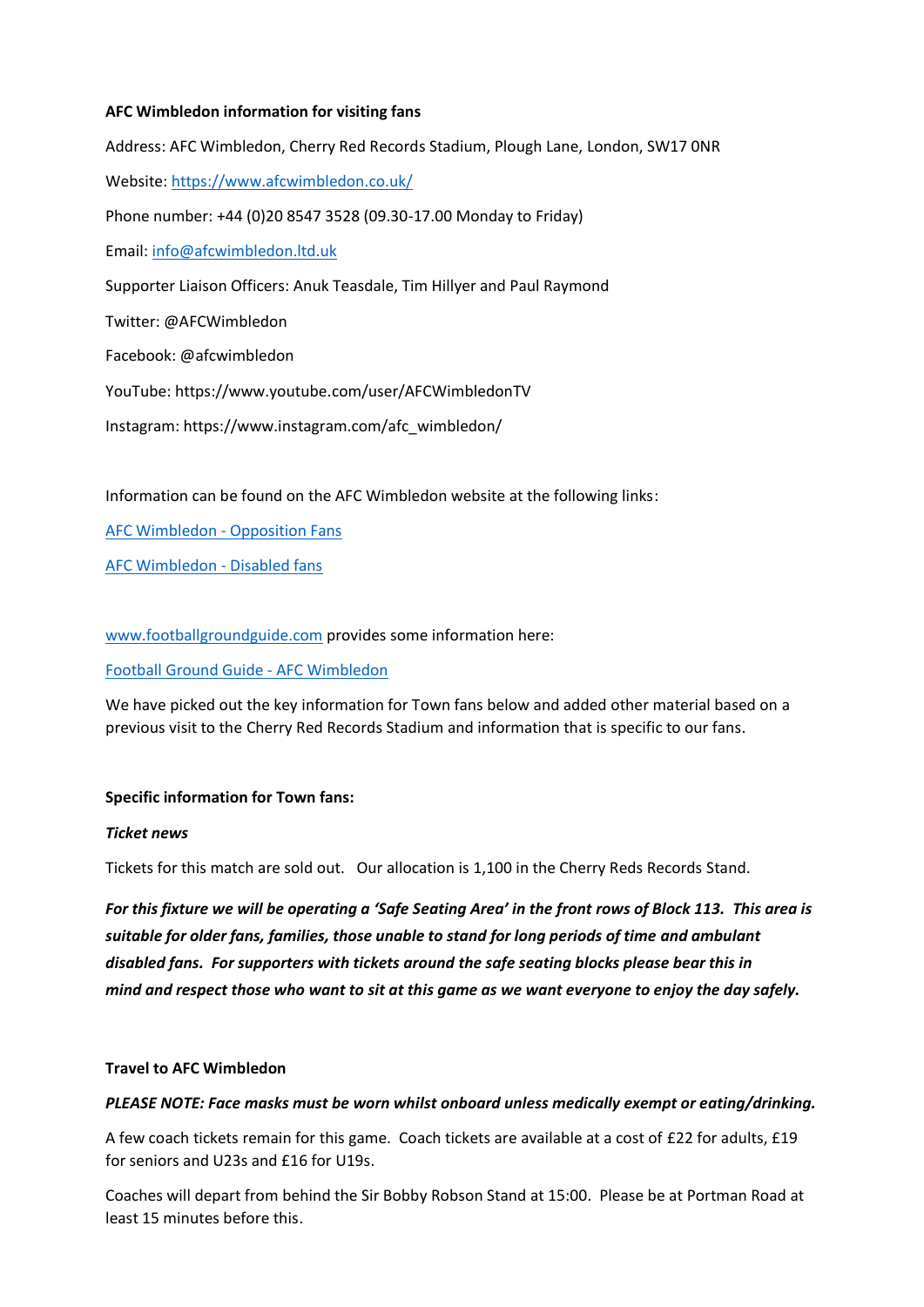Pick-ups at Marks Tey can be arranged for this game. If you want to organise a pick-up please call the Ticket Office on 03330 050503 or email [mainticketoffice@itfc.co.uk.](mailto:mainticketoffice@itfc.co.uk)

Note that all official coaches are non-smoking and the consumption of alcohol and hot food on board is strictly forbidden. Under 16s cannot travel without an accompanying parent/guardian. Please make sure you are aware of the Terms & Conditions prior to travelling[: Away Travel Terms and](file:///C:/Users/altpi/Downloads/Away%20Travel%20Terms%20and%20Conditions)  **[Conditions](file:///C:/Users/altpi/Downloads/Away%20Travel%20Terms%20and%20Conditions)** 

If you are travelling on the coach and are not fully vaccinated at the point of travel it is recommended that you return a negative lateral flow test prior to travel.

*Car*

*Note: The suggested route involves the Dartford Crossing. You must pay the Dartford Crossing charge by midnight the day after you cross. You will get a fine if you're late or do not pay. Details can be found here: <https://www.gov.uk/pay-dartford-crossing-charge>*

The Sat Nav postcode for The Cherry Red Records Stadium is SW17 0NR.

From Ipswich the furthest but likely quickest route is the A12 / M25 / A3. Note this route does include the Dartford Crossing so remember to pay the toll. This is usually quicker than the M25 / A20 / South Circular route that Sat Navs seem to prefer.

To join the A3 leave the M25 at junction 10 (signposted London (SW) / London(C) / Portsmouth / Guildford). Continue on the A3. Take the A298 exit towards Wimbledon. Continue on the A298 and then turn left onto Grand Drive / B279. Turn left onto Raynes Park Bridge / A238 and follow the A238. Continue straight onto Worple Road / B235. Follow the B235 which eventually becomes Plough Lane. The ground will be on the left-hand side – bear in mind that due to buildings in the area around the ground it may not be visible. Continue on the B235 which becomes Summerstown. Turn right into Riverside Road (the Corner Pin pub is on the corner) and the access road to the stadium is left off Riverside Road.

Please keep in touch with traffic news. With a clear run, [www.googlemaps.co.uk](http://www.googlemaps.co.uk/) suggests it will take around two hours and 30 minutes although we would expect it to take at least 3 hours. We generally recommend allowing at least an hour beyond the AA / Google / Sat Nav suggested journey time.

# *Parking*

There is no parking available at the stadium.

Free parking is available in nearby streets. However, fans are urged to park responsibly and with consideration for local residents.

There are public car parks in the centre of Wimbledon, about 15 minutes' walk from the ground.

For those that leave locally and own a bike, there are 100 bicycle racks available at the ground.

# *Disabled Supporters Parking*

There are a limited number of disabled parking spaces on site which we understand are issued on a first come first served basis.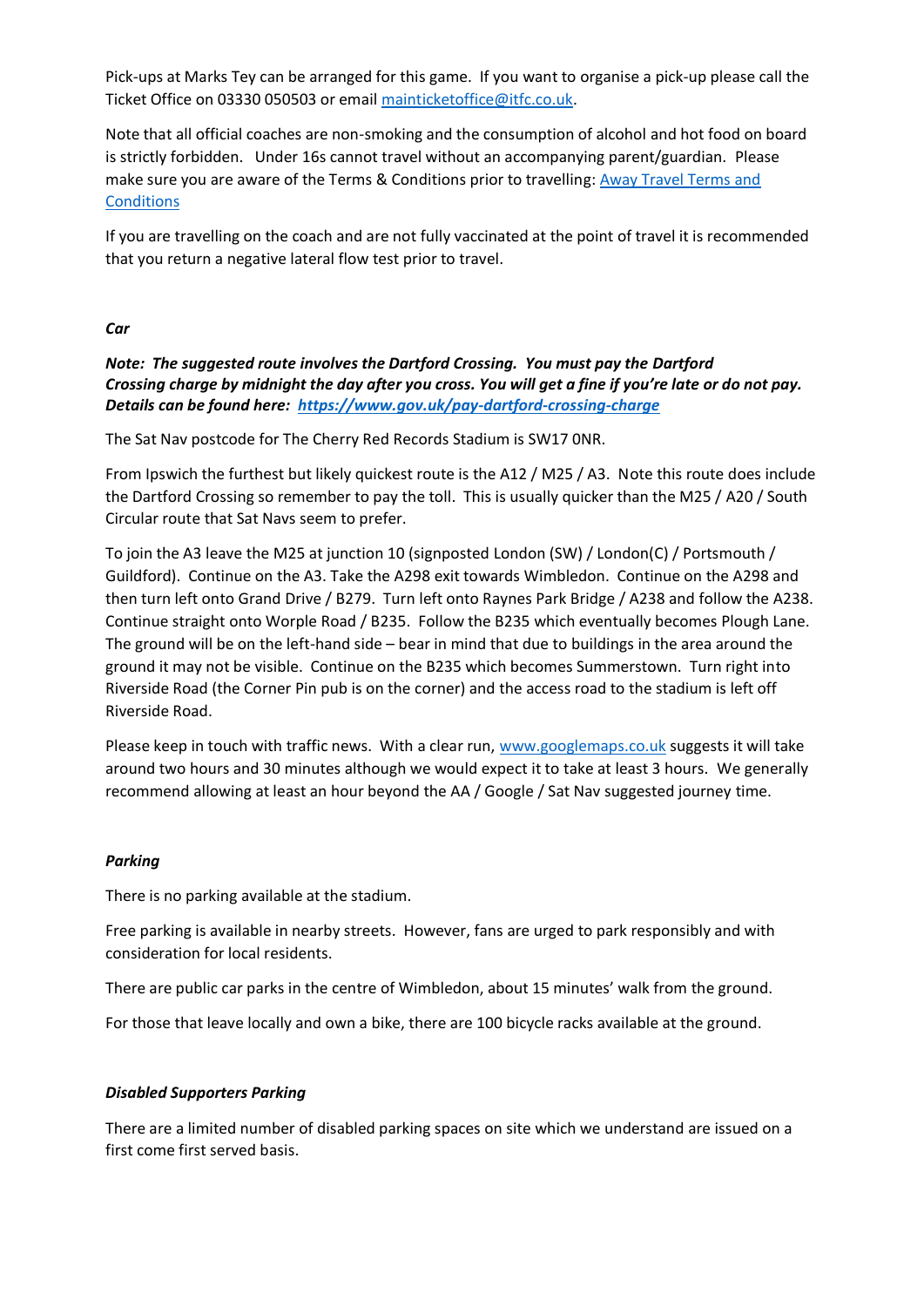#### *Train*

*Note 1: All train services are subject to change or cancellation, as staff shortages due to Covid-19 isolation requirements can impact at very short notice.* 

*Note 2: Greater Anglia are operating an amended train service until further notice. At the time of writing they warn on their website that train times from 24 January may not be showing correctly in journey planners. Please check your planned journey shortly before you travel, and be prepared to be flexible over timings.* 

*Note 3: Note that if you were intending to travel on the Northern Line, the Northern Line Bank Branch is closed between Moorgate and Kennington until mid-May 2022.*

# *Note 4: It is mandatory to wear face coverings at train and underground stations and on trains and buses.*

AFC Wimbledon's stadium guide provides summary train information as follows:

"The stadium is well served by public transport links, with Earlsfield Station (trains from Waterloo), Wimbledon (trains from Waterloo), Haydons Road (Thameslink and Southern trains to the South Coast, Central London and Hertfordshire), Wimbledon Park (District Line) and Tooting Broadway (Northern Line) all within walking distance. A number of bus services run along Garratt Lane between Earlsfield and Tooting Broadway, while the 493 bus runs from Wimbledon Train Station directly outside Plough Lane Stadium."

Most Town fans will be travelling via Liverpool Street, so we have detailed the easiest journeys from there to the stadium area:

If you are travelling from Liverpool Street by underground to Tooting Broadway, given the closures on the Northern Line, the quickest route from Liverpool St station is to take the Central Line to Oxford Circus and change to the Victoria Line to Stockwell and then the Northern Line to Tooting Broadway. Alternatively take the Central Line to Tottenham Court Road and change to the Northern Line to Tooting Broadway. The ground is then a 20-minute walk or a short bus ride.

By National rail, you go Waterloo to Earlsfield or Wimbledon (zone 3). From Ipswich it may be easier to change at Stratford and take the Jubilee Line to Waterloo. Trains run frequently from Waterloo and take around 15 minutes. The ground is about a 15-minute walk from Earlsfield and a 30-minute walk from the Wimbledon station. If you are starting in London, see the note re the Northern Line closure and note that the Waterloo & City Line operates between 15:23 and 19:11 each weekday afternoon.

Alternatively, take the District Line to Wimbledon Park which is a 25-30 minute walk away.

Using the Northern Line/Victoria/Central Line route, you should get back to Liverpool St within an hour of the end of the game, so in time for the 23:02 and 23:30 trains.

Given the uncertainty re the Greater Anglia timetable from 24 January we have not included detailed train times.

# **Pubs and food**

# *We have done our best to ensure that the listed pubs will be open and operating without major Covid-19 restrictions.*

We understand from social media posts that away fans this season have had two designated pubs - 'The Earlsfield' and 'The Halfway House' - both adjacent to Earlsfield train station and a 15-minute walk down Garratt Lane to the visitors turnstiles.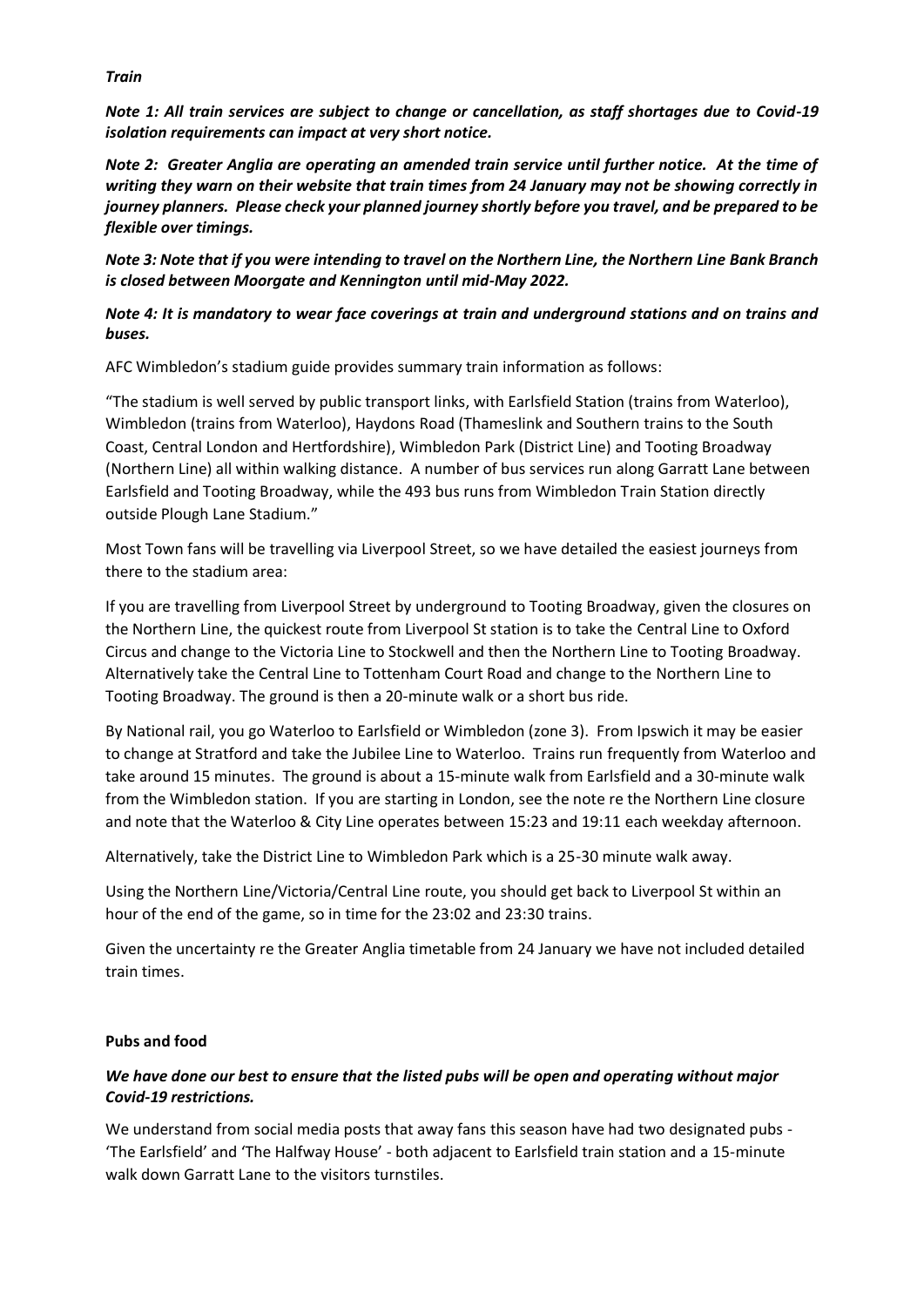There are also pubs in and around the centre of Wimbledon, or, if you are travelling by train, around Waterloo station. Alcohol is available at the kiosks in the ground.

Note that we have been advised that the Phoenix pub at the stadium and the Corner Pin on the corner of Riverside Road and Summerstown are designated home fan pubs.

#### **At the ground**

#### *Away end*

The Cherry Red Records stadium is new and a really smart stadium, with the feel of a Scandinavian design.

We will be seated in the Cherry Red Records Stand, which is the North Stand at Plough Lane. This can be accessed via Gate 7 from St Martin's Way or Maskell Road.



*As mentioned above, the lower rows of 'Block 113' have been designated as our 'Safe Seating Area'. This area is suitable for older fans, families, those unable to stand for long periods of time and ambulant disabled fans. For supporters with tickets around this block please bear this in mind and respect those who want to sit at this game as we want everyone to enjoy the day safely.*

There are a number of wheelchair spaces located in the away end.

#### *Cashless Stadium*

AFC Wimbledon are currently operating a semi-cashless Stadium. This means that most of the Stadium will only accept card payments apart from the club shop and matchday magazine sellers. Fans who turn up on the day with only cash will be able to purchase vouchers in denominations of £10 at the matchday magazine stalls and the club shop, which can then be used to buy food and drinks in the concessions.

# *Bags*

To help reduce queues at checkpoints, fans are asked not to bring bags into the Stadium where possible. If essential, then please only bring an A5 sized bag (21cm x 15 cm x 10cm) or a clear bag only. Large bags or suitcases (including cabin bags) are not permitted.